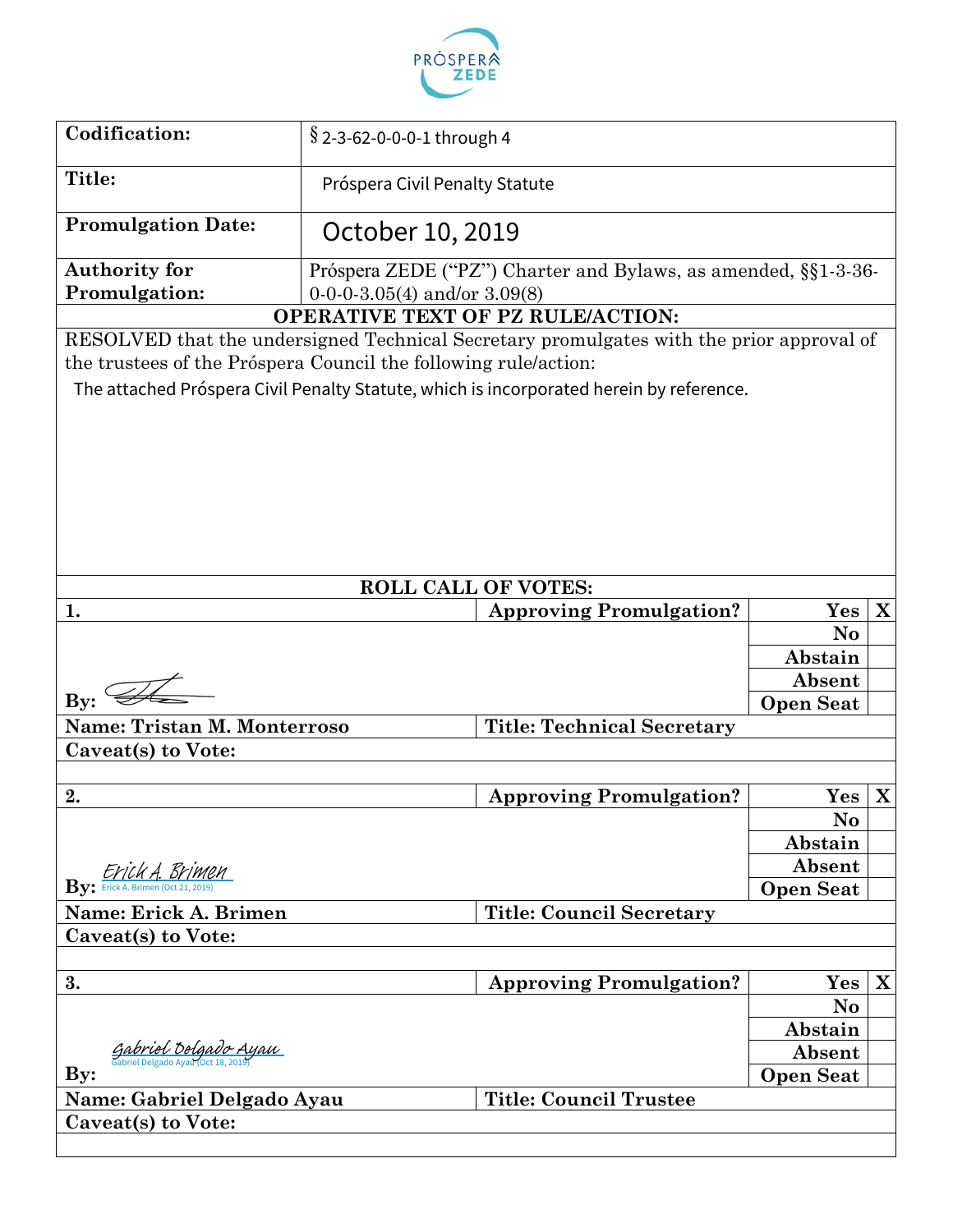

| 4.                                                | <b>Approving Promulgation?</b>  | Yes                        | $\mathbf X$ |
|---------------------------------------------------|---------------------------------|----------------------------|-------------|
|                                                   |                                 | No                         |             |
|                                                   |                                 | Abstain                    |             |
| Oliver Porter (Oct 15, 2019                       |                                 | Absent                     |             |
| $\mathbf{By:}$                                    |                                 | <b>Open Seat</b>           |             |
| <b>Name: Oliver Porter</b>                        | <b>Title: Council Trustee</b>   |                            |             |
| Caveat(s) to Vote:                                |                                 |                            |             |
| 5.                                                | <b>Approving Promulgation?</b>  | Yes                        | $\mathbf X$ |
|                                                   |                                 | No                         |             |
|                                                   |                                 | Abstain                    |             |
|                                                   |                                 | Absent                     |             |
| nette Doran (Oct 15, 2019)<br>$\mathbf{By:}$      |                                 | <b>Open Seat</b>           |             |
| <b>Name: Jeanette Doran</b>                       | <b>Title: Council Trustee</b>   |                            |             |
| Caveat(s) to Vote:                                |                                 |                            |             |
|                                                   |                                 |                            |             |
| 6.                                                | <b>Approving Promulgation?</b>  | Yes                        | X           |
|                                                   |                                 | No                         |             |
|                                                   |                                 | Abstain                    |             |
| Rodrigo Quercia<br>Rodrigo Quercia (Oct 18, 2019) |                                 | Absent                     |             |
| By:                                               |                                 | <b>Open Seat</b>           |             |
| Name: Rodrigo Quercia                             | <b>Title: Council Treasurer</b> |                            |             |
| Caveat(s) to Vote:                                |                                 |                            |             |
|                                                   |                                 |                            |             |
| 7.                                                | <b>Approving Promulgation?</b>  | Yes                        |             |
|                                                   |                                 | N <sub>o</sub>             |             |
|                                                   |                                 | Abstain                    |             |
|                                                   |                                 | Absent                     |             |
| $\mathbf{By:}$                                    |                                 | <b>Open Seat</b>           |             |
| Name:                                             | Title:                          |                            |             |
| Caveat(s) to Vote:                                |                                 |                            |             |
|                                                   |                                 |                            |             |
| 8.                                                | <b>Approving Promulgation?</b>  | Yes                        |             |
|                                                   |                                 | No                         |             |
|                                                   |                                 |                            |             |
|                                                   |                                 |                            |             |
|                                                   |                                 | Abstain                    |             |
| $\mathbf{By:}$                                    |                                 | Absent<br><b>Open Seat</b> |             |
| Name:                                             | Title:                          |                            |             |
| Caveat(s) to Vote:                                |                                 |                            |             |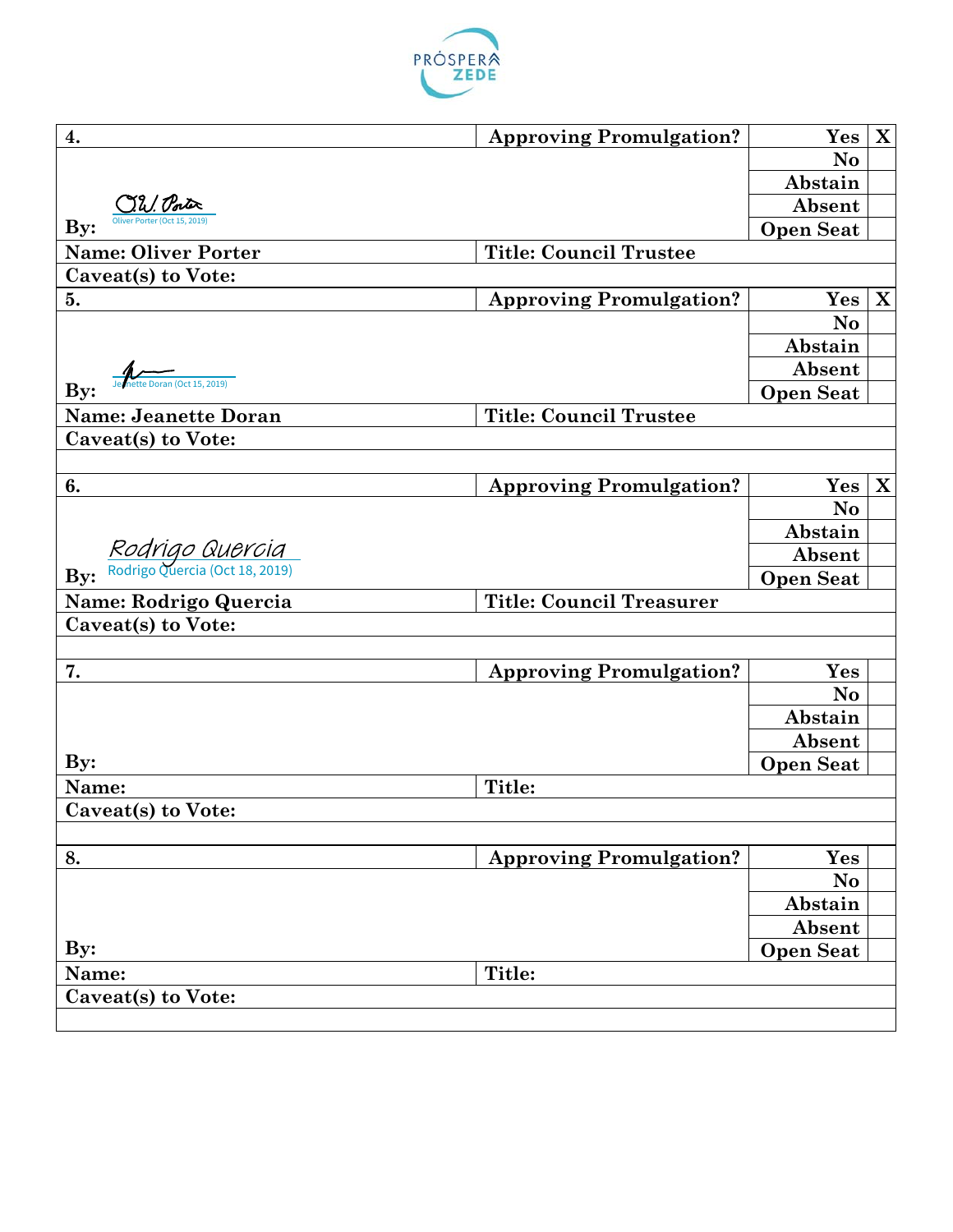

| 9.                                                                    | <b>Approving Promulgation?</b>         | Yes              |              |
|-----------------------------------------------------------------------|----------------------------------------|------------------|--------------|
|                                                                       |                                        | N <sub>o</sub>   |              |
|                                                                       |                                        | Abstain          |              |
|                                                                       |                                        | Absent           |              |
| $\mathbf{By:}$                                                        |                                        | <b>Open Seat</b> |              |
| Name:                                                                 | Title:                                 |                  |              |
| Caveat(s) to Vote:                                                    |                                        |                  |              |
|                                                                       |                                        |                  |              |
|                                                                       | <b>Technical Secretary Action</b>      |                  |              |
| PZ Rule/Action Promulgated with Prior Council Approval?               |                                        | Yes              | $\mathbf{X}$ |
|                                                                       |                                        | No               |              |
|                                                                       |                                        |                  |              |
| $\mathbf{By:}$                                                        |                                        |                  |              |
| <b>Name: Tristan M. Monterroso</b>                                    | <b>Title: Technical Secretary</b>      |                  |              |
| Caveat(s) to Adoption:                                                |                                        |                  |              |
|                                                                       |                                        |                  |              |
|                                                                       | <b>Council Secretary Certification</b> |                  |              |
| Is this record certified as evidencing the official act of the PZ and |                                        | Yes              | $\mathbf{X}$ |
|                                                                       | duly noted in its public records?      |                  |              |
|                                                                       |                                        | N <sub>o</sub>   |              |
| Erick A. Brimen                                                       |                                        |                  |              |
| Erick A. Brimen (Oct 21, 2019)<br>$\mathbf{By:}$                      |                                        |                  |              |
| Name: Erick A. Brimen                                                 | <b>Title: Council Secretary</b>        |                  |              |
| Caveat(s) to Certification:                                           |                                        |                  |              |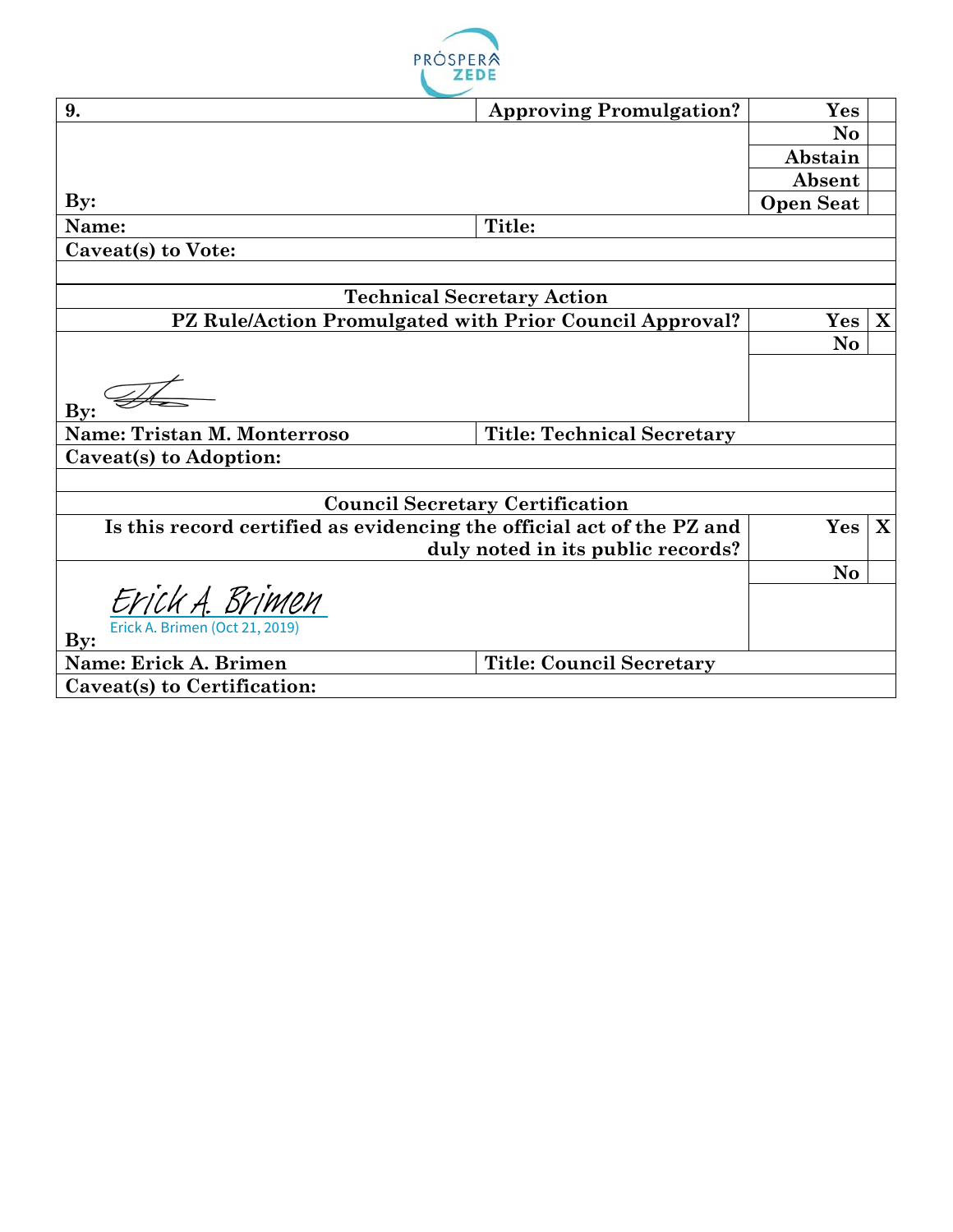

| Codificación:              | Véase la codificación especificada en la versión inglesa anterior.                                                                                             |                 |  |
|----------------------------|----------------------------------------------------------------------------------------------------------------------------------------------------------------|-----------------|--|
| Título:                    | El Estatuto Penal Civil de Próspera                                                                                                                            |                 |  |
| Fecha de<br>Promulgación:  | 10 de octubre de 2019                                                                                                                                          |                 |  |
| Autoridad para la          | Estatutos y Reglamentos de Próspera ZEDE ("PZ"), según                                                                                                         |                 |  |
| Promulgación:              | enmendados, §§1-3-36-0-0-0-3.05(4) y/o 3.09(8)                                                                                                                 |                 |  |
|                            | TEXTO OPERATIVO DE LA REGLA/ACCIÓN PZ:                                                                                                                         |                 |  |
|                            | los fideicomisarios del Consejo de Próspera, la siguiente regla/acción:<br>El adjunto Estatuto Penal Civil de Próspera, que se incorpora aquí como referencia. |                 |  |
|                            | VOTACIÓN NOMINAL:                                                                                                                                              |                 |  |
| 1.                         | ¿Aprobando la<br>Promulgación?                                                                                                                                 | Sí              |  |
|                            | Véase la lista de votaciones en la versión inglesa de arriba.                                                                                                  | No              |  |
|                            |                                                                                                                                                                | Abstenerse      |  |
|                            |                                                                                                                                                                | Ausente         |  |
| Por:                       |                                                                                                                                                                | Asiento abierto |  |
| Nombre:                    | Título:                                                                                                                                                        |                 |  |
| Advertencia(s) para votar: |                                                                                                                                                                |                 |  |
|                            |                                                                                                                                                                |                 |  |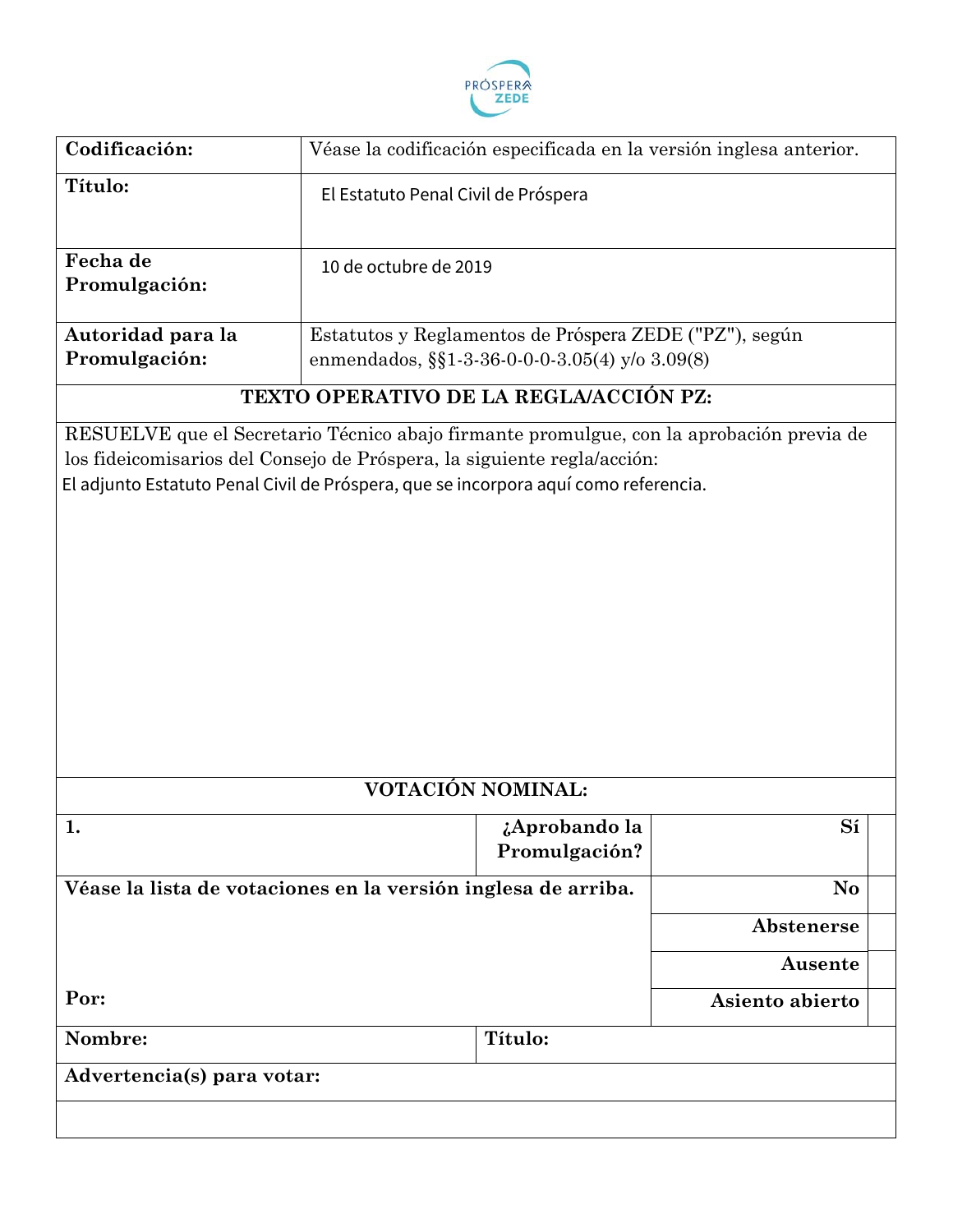

| 2.                                                            | ¿Aprobando la | Sí              |  |
|---------------------------------------------------------------|---------------|-----------------|--|
|                                                               | Promulgación? |                 |  |
|                                                               |               |                 |  |
| Véase la lista de votaciones en la versión inglesa de arriba. |               | No              |  |
|                                                               |               | Abstenerse      |  |
|                                                               |               | Ausente         |  |
| Por:                                                          |               | Asiento abierto |  |
| Nombre:                                                       | Título:       |                 |  |
| Advertencia(s) para votar:                                    |               |                 |  |
|                                                               |               |                 |  |
| 3.                                                            | ¿Aprobando la | Sí              |  |
|                                                               | Promulgación? |                 |  |
| Véase la lista de votaciones en la versión inglesa de arriba. |               | No              |  |
|                                                               |               | Abstenerse      |  |
|                                                               |               | Ausente         |  |
| Por:                                                          |               | Asiento abierto |  |
| Nombre:                                                       | Título:       |                 |  |
| Advertencia(s) para votar:                                    |               |                 |  |
|                                                               |               |                 |  |

| $\boldsymbol{4}$ .                                            | ¿Aprobando la | Sí              |  |
|---------------------------------------------------------------|---------------|-----------------|--|
|                                                               | Promulgación? |                 |  |
| Véase la lista de votaciones en la versión inglesa de arriba. |               | N <sub>o</sub>  |  |
|                                                               |               | Abstenerse      |  |
|                                                               |               | Ausente         |  |
| Por:                                                          |               | Asiento abierto |  |
| Nombre:                                                       | Título:       |                 |  |
| Advertencia(s) para votar:                                    |               |                 |  |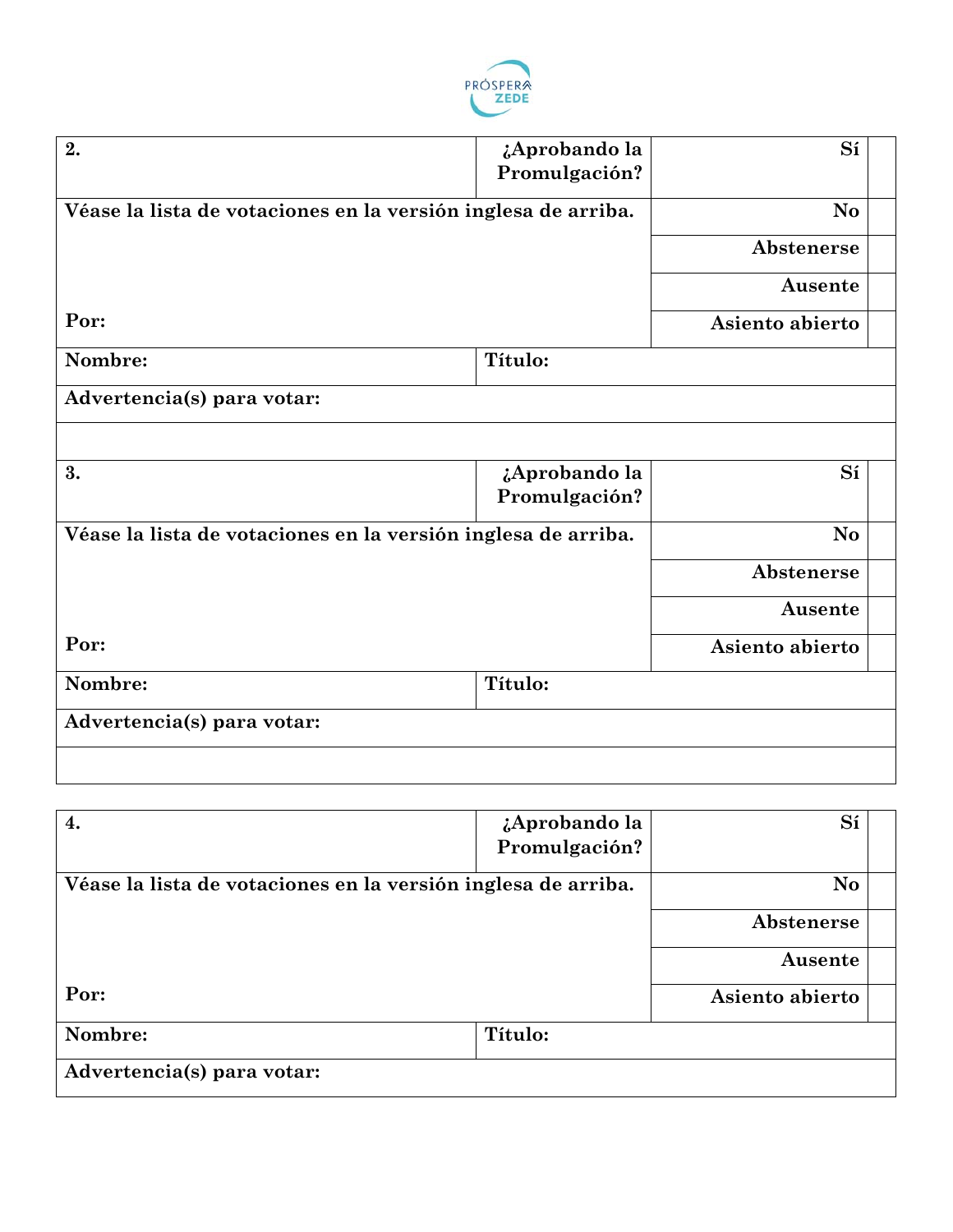

| 5.                                                            | ¿Aprobando la<br>Promulgación? | Sí              |  |
|---------------------------------------------------------------|--------------------------------|-----------------|--|
| Véase la lista de votaciones en la versión inglesa de arriba. |                                | N <sub>o</sub>  |  |
|                                                               |                                | Abstenerse      |  |
|                                                               |                                |                 |  |
|                                                               |                                | Ausente         |  |
| Por:                                                          |                                | Asiento abierto |  |
| Nombre:                                                       | Título:                        |                 |  |
| Advertencia(s) para votar:                                    |                                |                 |  |
|                                                               |                                |                 |  |
| 6.                                                            | ¿Aprobando la                  | Sí              |  |
|                                                               | Promulgación?                  |                 |  |
| Véase la lista de votaciones en la versión inglesa de arriba. |                                | No              |  |
|                                                               |                                | Abstenerse      |  |
|                                                               |                                | Ausente         |  |
| Por:                                                          |                                | Asiento abierto |  |
| Nombre:                                                       | Título:                        |                 |  |
| Advertencia(s) para votar:                                    |                                |                 |  |
|                                                               |                                |                 |  |
| 7.                                                            | ¿Aprobando la                  | Sí              |  |
|                                                               | Promulgación?                  |                 |  |
| Véase la lista de votaciones en la versión inglesa de arriba. |                                | No              |  |
|                                                               |                                | Abstenerse      |  |
|                                                               |                                | Ausente         |  |
| Por:                                                          |                                | Asiento abierto |  |
| Nombre:                                                       | Título:                        |                 |  |
| Advertencia(s) para votar:                                    |                                |                 |  |
|                                                               |                                |                 |  |
|                                                               |                                |                 |  |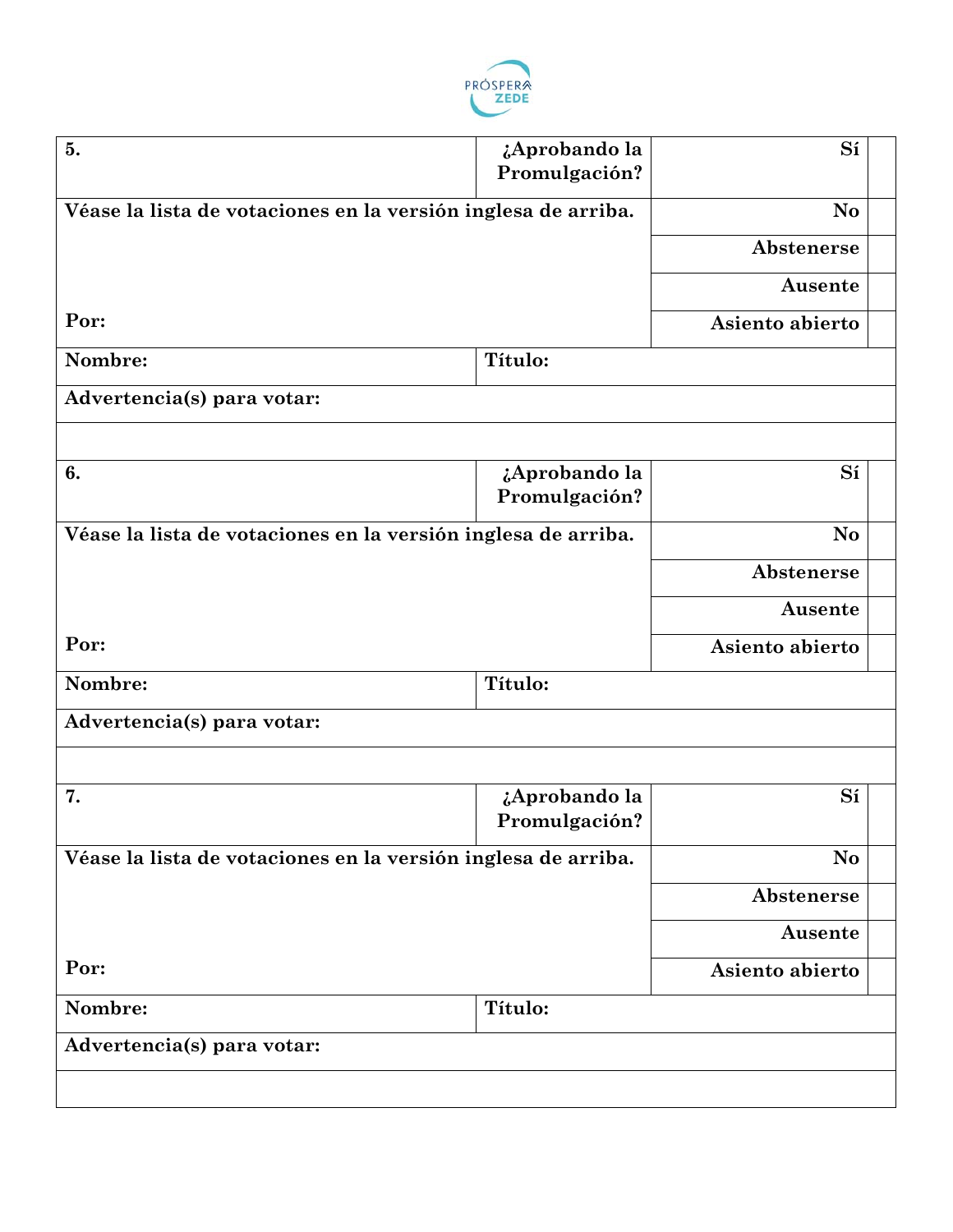

| 8.                                                                  | ¿Aprobando la                   | Sí              |   |
|---------------------------------------------------------------------|---------------------------------|-----------------|---|
|                                                                     | Promulgación?                   |                 |   |
| Véase la lista de votaciones en la versión inglesa de arriba.       |                                 | No              |   |
|                                                                     |                                 | Abstenerse      |   |
|                                                                     |                                 | Ausente         |   |
| Por:                                                                |                                 | Asiento abierto |   |
| Nombre:                                                             | Título:                         |                 |   |
| Advertencia(s) para votar:                                          |                                 |                 |   |
|                                                                     |                                 |                 |   |
| 9.                                                                  | ¿Aprobando la                   | Sí              |   |
|                                                                     | Promulgación?                   |                 |   |
| Véase la lista de votaciones en la versión inglesa de arriba.       |                                 | <b>No</b>       |   |
|                                                                     |                                 | Abstenerse      |   |
|                                                                     |                                 | Ausente         |   |
| Por:                                                                |                                 | Asiento abierto |   |
| Nombre:                                                             | Título:                         |                 |   |
| Advertencia(s) para votar:                                          |                                 |                 |   |
|                                                                     |                                 |                 |   |
|                                                                     | Acción de la Secretarío Técnico |                 |   |
| Regla/acción de PZ promulgado con la aprobación previa del Consejo? |                                 | Sí              | X |
|                                                                     |                                 | No              |   |
|                                                                     |                                 |                 |   |
|                                                                     |                                 |                 |   |
| Por: $\mathcal{I}$                                                  |                                 |                 |   |
| <b>Nombre: Tristan M. Monterroso</b>                                | Título: Secretarío Técnico      |                 |   |
| Advertencia(s) a la adopción:                                       |                                 |                 |   |
|                                                                     |                                 |                 |   |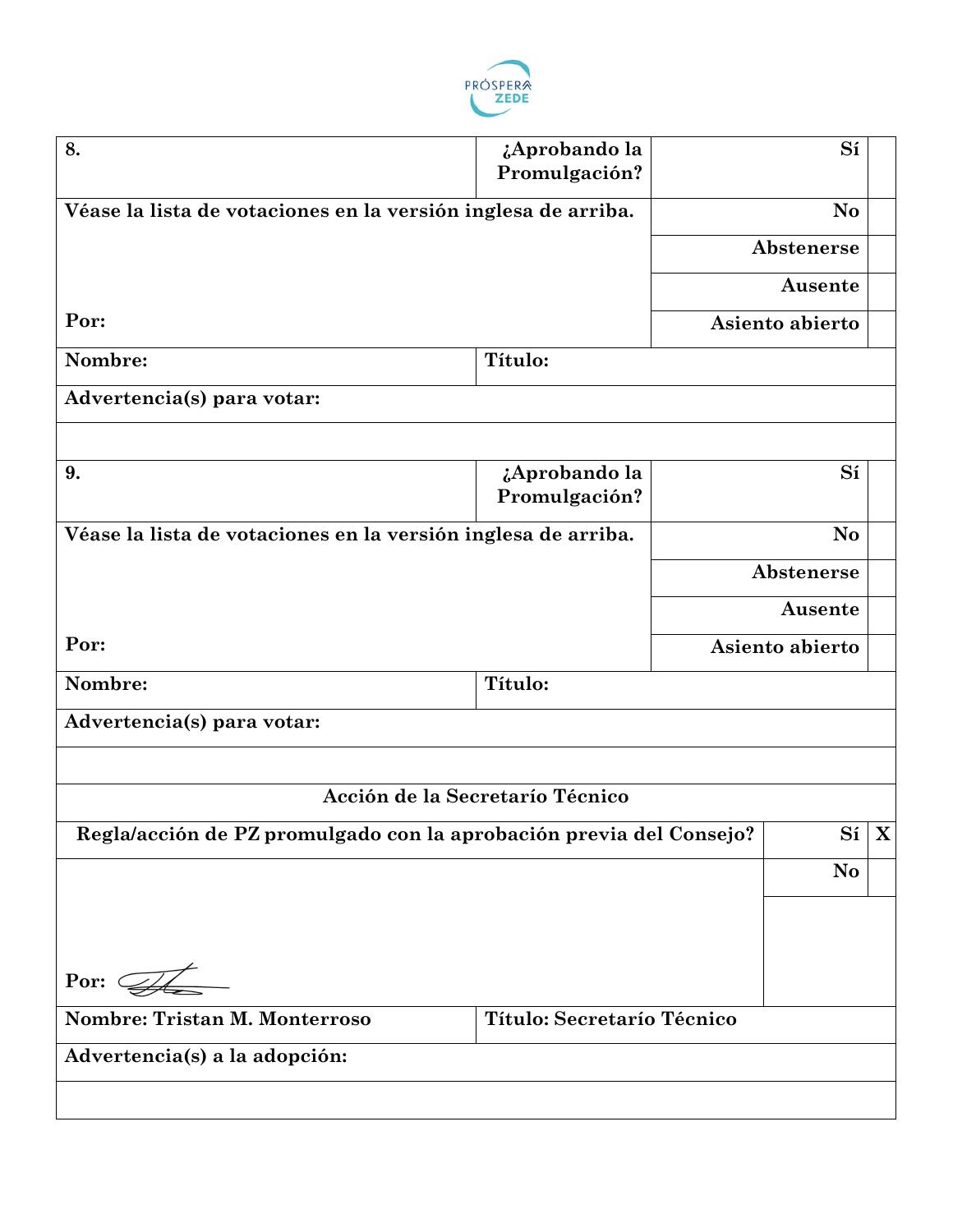

|                                                                       | Certificación del Secretario del Consejo            |          |  |
|-----------------------------------------------------------------------|-----------------------------------------------------|----------|--|
| ¿Está este registro certificado como evidencia del acto oficial de la | PZ y debidamente anotado en sus registros públicos? |          |  |
|                                                                       |                                                     | $\bf No$ |  |
| Por: $ErickA. BriMEM$<br>Por: $ErickA. Brimen (Oct 21, 2019)$         |                                                     |          |  |
| Nombre: Erick A. Brimen                                               | Título: Secretarío del Consejo                      |          |  |
| Advertencia(s) a la Certificación:                                    |                                                     |          |  |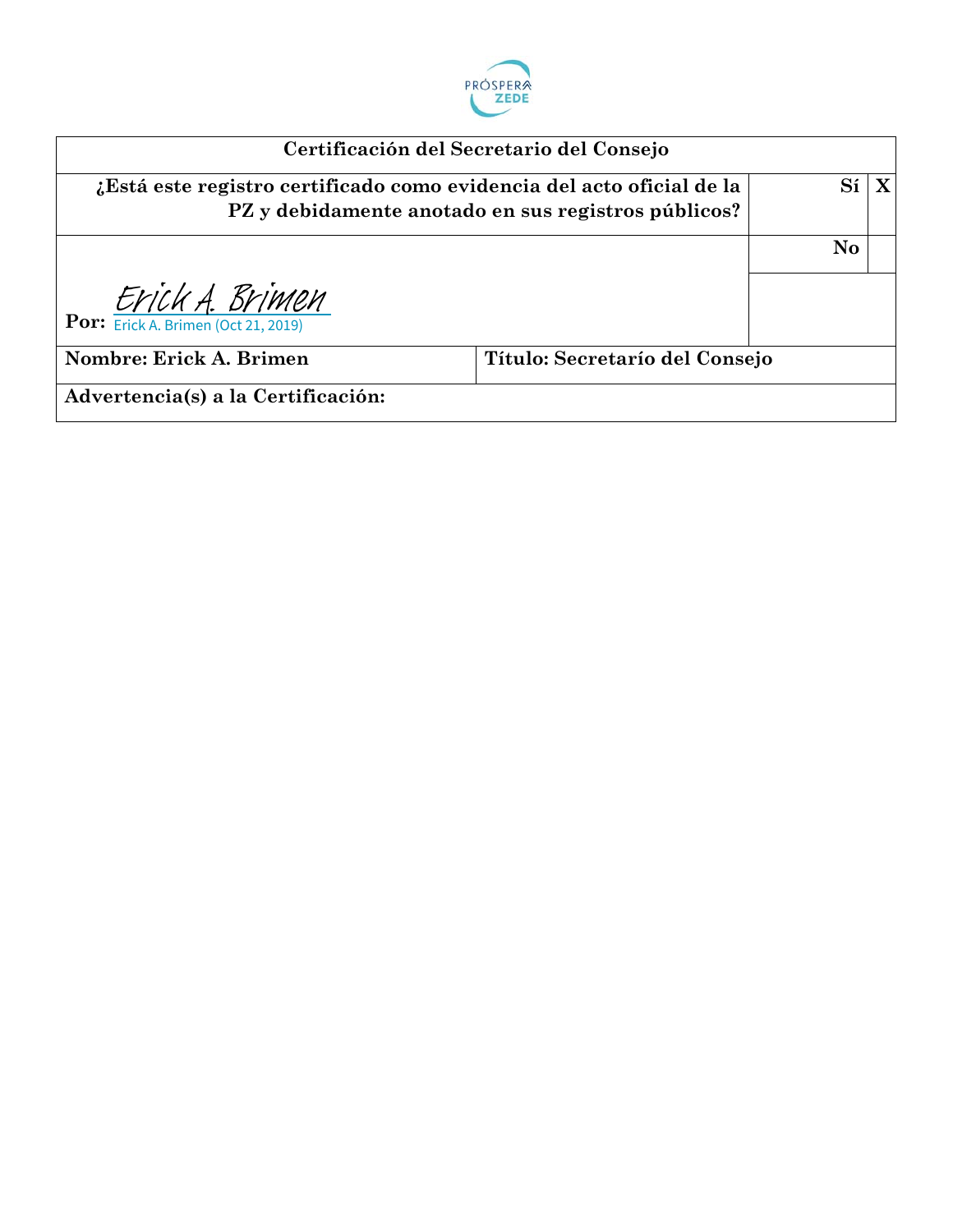## **PRÓSPERA CIVIL PENALTY STATUTE**

Sec. 1. TITLE: This statute shall be known as the "Próspera Civil Penalty Statute."

Sec. 2. DEFINITIONS. The Próspera Civil Penalty Statute is governed by the following definitions:

(a) "CAMP" means Comité para la Adopción de Mejores Prácticas (Committee for the Adoption of Best Practices) as mentioned in the ZEDE Organic Law.

(b) "e-Resident" means a natural person or legal entity that is registered as an electronic resident of Próspera in the Próspera Personal Registry or Próspera Entity Registry in good standing.

(c) "GSP" means the Próspera General Service Provider selected pursuant to Article VII of the Próspera Charter.

(d) "Próspera" means the special regime zone established by and through the Próspera Charter under the ZEDE Organic Law and Articles 294, 303 and 329 of the Constitution of the Republic by CAMP and the Technical Secretary; and shall be deemed to include previous references to "ZEDE Village of North Bay," the "Village of North Bay," the "ZEDE of North Bay" and the "ZNB," all of which shall be deemed to relate to the same special regime zone governed under the Próspera Charter.

(e) "Próspera Charter" means the Próspera August 23, 2018 Charter and Bylaws, as amended and restated on September 13, 2019, codified as §§1-1-36-0-0-0-1.01 through 1-12-36-0-0-0-12.03, and as amended from time to time.

(f) "Próspera Entity Registry" means the Entity Registry established pursuant to article XI of the Próspera Charter.

(g) "Próspera Organic Law" means articles 294, 303 and 329 of the Constitution of the Republic of Honduras and Decree 120-2013 of the National Congress of Honduras.

(h) "Próspera Personal Registry" means the Personal Registry established pursuant to article XI of the Próspera Charter.

(i) "Próspera Promoter and Organizer" means Honduras Próspera LLC (f/k/a Sociedad Para el Desarrollo Socioeconómico de Honduras, LLC), a Delaware USA limited liability company.

(j) "Resident" means a natural person or legal entity that is registered as a physical resident of Próspera in the Próspera Personal Registry or Próspera Entity Registry in good standing.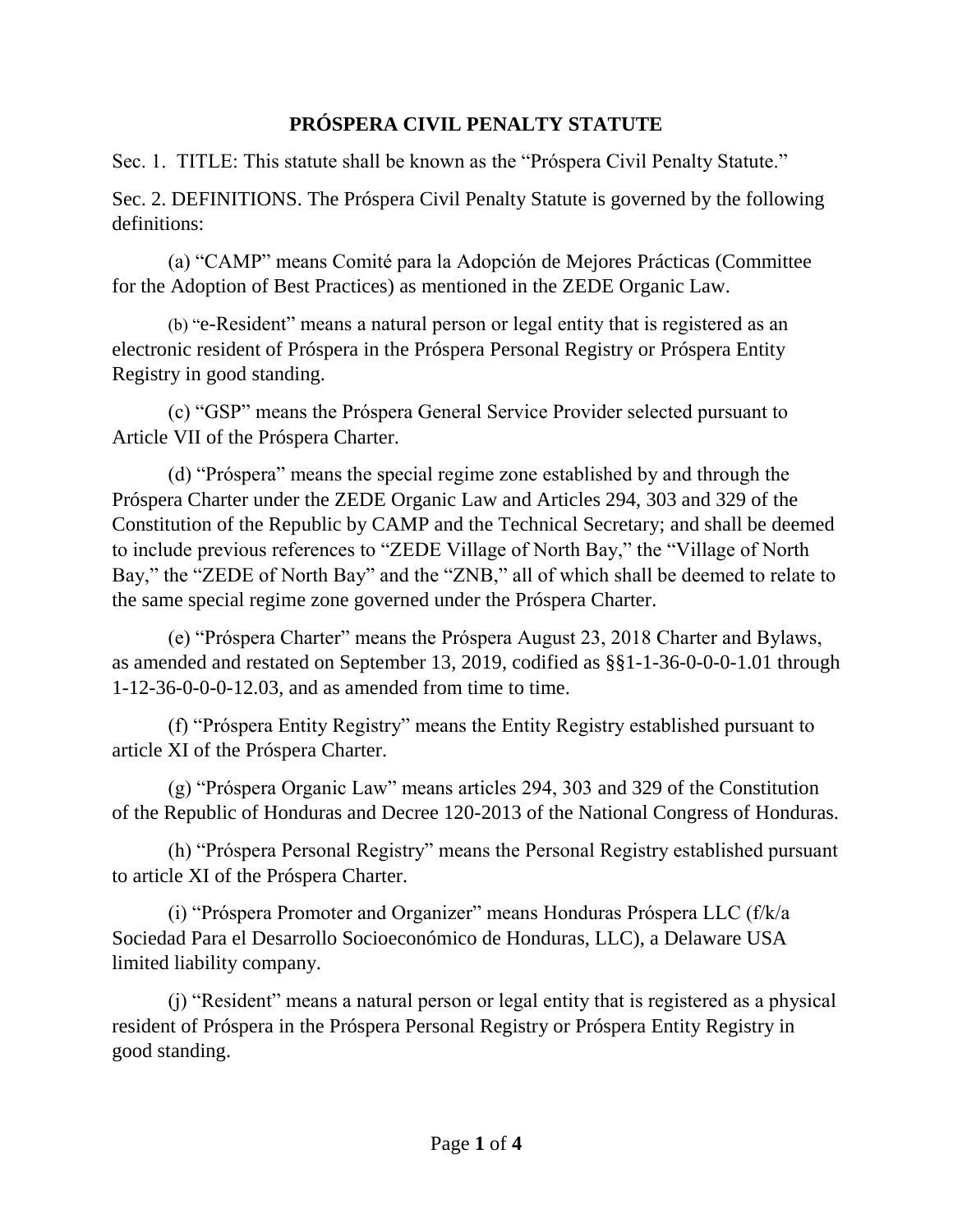(k) "RCLC" means the Roatan Common Law Code, §§ 2-3-4-0-1-0-1001 through 2-3-4-0-5-0-5004, adopted by Próspera on December 14, 2018.

(l) "Rule" or "Rules" means all or any part of the Statutes, Regulations, Ordinances, or Resolutions promulgated pursuant to section 3.09(8) of the Próspera Charter.

Sec. 3. Contractual Penalty Clauses Shall be Enforceable Unless Unconscionable.

(a) A written contractual promise or obligation to pay a civil penalty in the event of any specified act or omission in any agreed-upon liquidated amount, or otherwise in accordance with any agreed-upon formula, which is capable of being reduced to a liquidated amount, shall be fully enforceable in accordance with its terms provided that if the civil penalty would exceed the greater of TWENTY PERCENT (20%) of (i) the fair market value of all assets legally or beneficially owned or controlled by the obligor when the obligation to pay the civil penalty was assumed ("Obligor's Asset Value") or (ii) the average annual revenue legally or beneficially received or controlled by the obligor in the three calendar years preceding the date when the obligation to pay the civil penalty was assumed ("Obligor's Average Revenue"), then (iii) the civil penalty shall be deemed unconscionable and unenforceable unless a court or arbitral tribunal of competent jurisdiction finds:

> (A) the obligor knowingly and voluntarily assumed the risk of the civil penalty obligation;

(B) the act or omission giving rise to the civil penalty obligation was within the obligor's reasonable control;

(C) there was not a gross disparity of bargaining power disfavoring the obligor in the assumption of the civil penalty obligation;

(D) the civil penalty would not be grossly disproportionate in comparison to the benefit of the bargain to the parties to the instrument giving rise to the civil penalty; and

(E) the civil penalty does not or probably will not exceed a multiple of ten times the amount of compensatory and expectation damages actually sustained by the beneficiary of the obligation as a result of the penalty triggering act(s) or omission(s).

(b) The burden of pleading and proving the unconscionability or unenforceability of a civil penalty obligation under section 3(a) is on the obligor and may be in the form of a declaratory action or affirmative defense.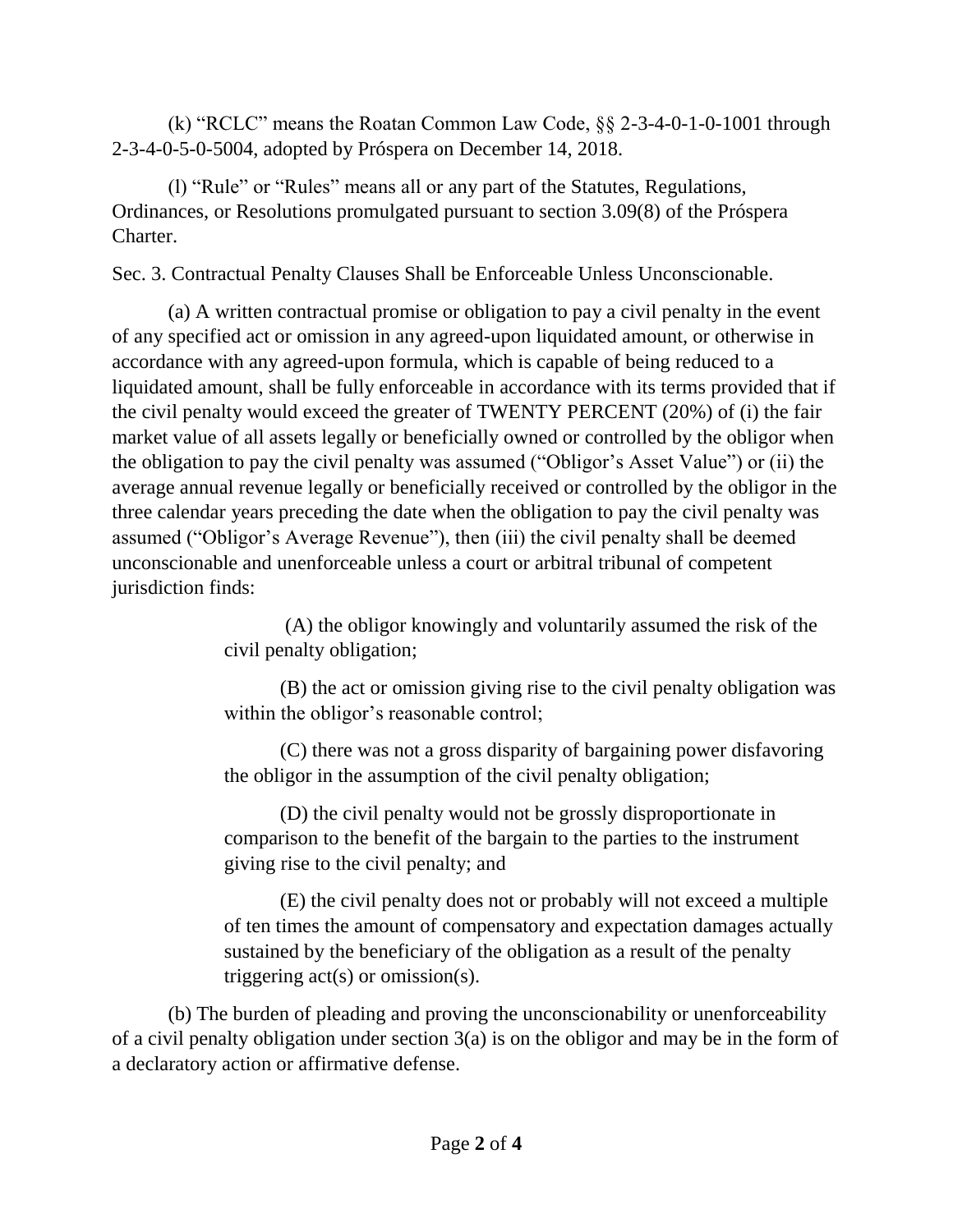(c) In any action brought to enforce a civil penalty under this Statute before a court or arbitral tribunal, the obligor shall submit, within twenty-eight (28) days after request or discovery demand, a written disclosure under oath of the Obligor's Asset Value or Obligor's Average Revenue. Any cause of action to remedy or impose a civil penalty for a false or fraudulent disclosure hereunder shall be not less than ten (10) years from the date of tender of the disclosure by the obligor.

(d) If a civil penalty is deemed unconscionable and unenforceable under section 3(a), then the court or arbitral tribunal having jurisdiction over the issue may reform the related legal instrument to impose a reasonable civil penalty unless that legal instrument expressly denies such reformation authority.

(e) The right to enforce the civil penalty obligation recognized under section 3(a) shall be deemed concurrently granted *parens patriae* to the Próspera Promoter and Organizer unless and to the extent that:

(1) the beneficiary of the civil penalty obligation expressly denies in writing the granting of such *parens patriae* enforcement rights within ten (10) days of being given notice of the intended exercise of such rights by the Próspera Promoter and Organizer; or

(2) a court or arbitral tribunal of competent jurisdiction determines that the Próspera Promoter and Organizer would have a material conflict of interest in exercising such *parens patriae* enforcement rights.

(f) Subject to the limitations specified in section 3(e), the Próspera Promoter and Organizer may freely assign or delegate its *parens patriae* enforcement rights, in part or in whole, exclusively or non-exclusively, to Próspera, the GSP, or any Resident or e-Resident.

(g) Subject to the *parens patriae* enforcement rights of section 3(d) and (e), which, to the extent exercised, shall be exclusive of all concurrent or delegated enforcement rights, the right to enforce a civil penalty obligation recognized under section 3(a) may be freely assigned or delegated in part or in whole, exclusively or non-exclusively, to any Resident or e-Resident.

(h) The obligation to pay a civil penalty may be freely guaranteed and secured by a grant of a security interest in any property of any obligor.

Sec. 4. CONSTRUCTION OF LAW, RELATIONSHIP TO OTHER LAWS, EFFECTIVE DATE.

(a) The Próspera Civil Penalty Statute is cumulative of any other remedy that may be available under the RCLC or Rule to redress the same act or omission. However, the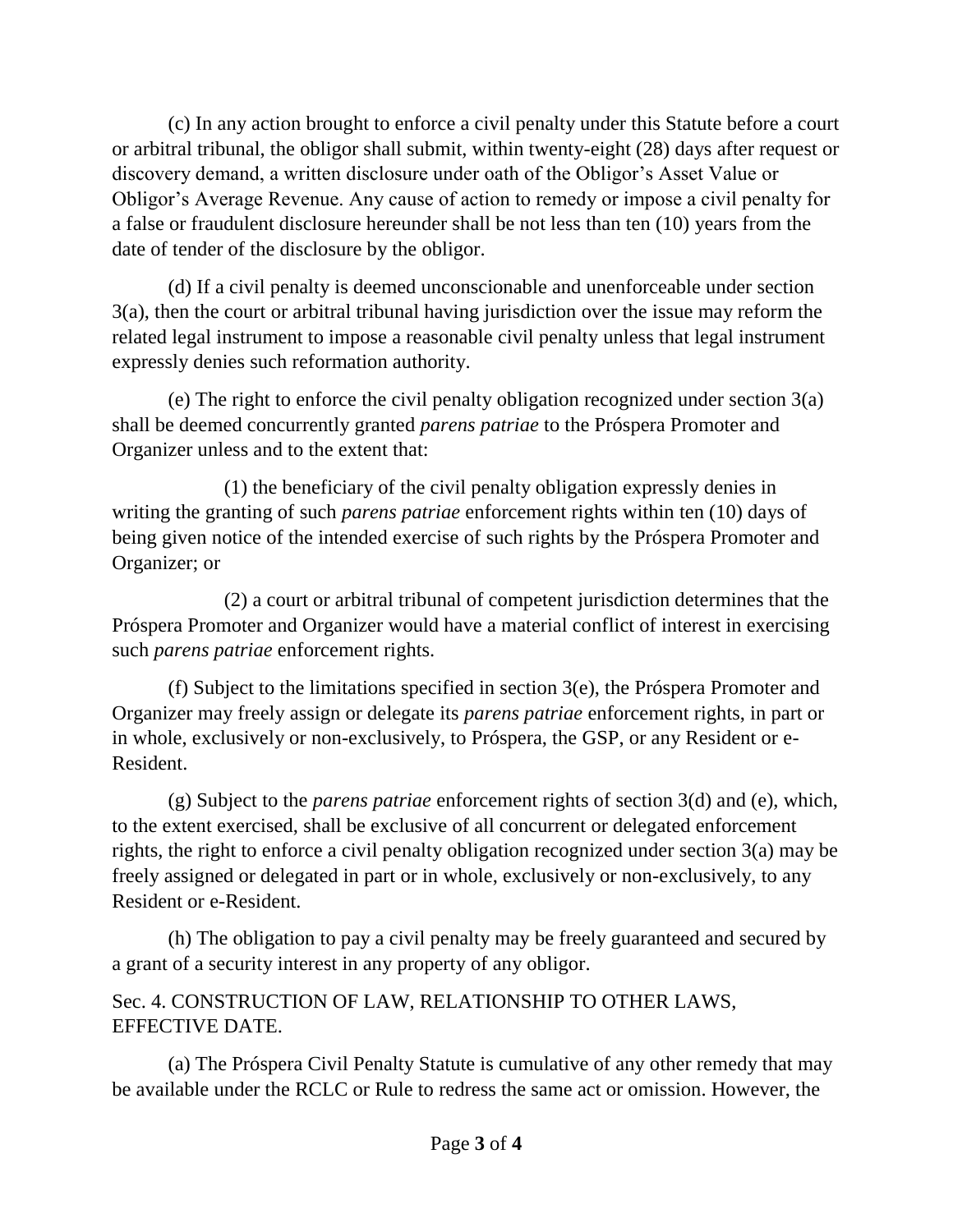RCLC, including, but not limited to, §§2-3-4-0-3-3-3300(§§153, 178, 185, 208, 356), 2- 3-4-0-3-5-3501 (§1-305(a)), and 2-3-4-0-3-9-3806 thereof, may not be applied to deny the enforceability of a civil penalty or related legal instrument governed by and deemed enforceable under this Próspera Civil Penalty Statute, and any such provision of the RCLC is hereby superseded and displaced to such extent.

(b) The Próspera Civil Penalty Statute does not address or govern the enforceability of promises to pay liquidated damages that are not penal in nature.

(c) The effective date of the Próspera Civil Penalty Statute shall be no later than sixty (60) days after the initial presentment to CAMP if the same is not disapproved by CAMP, or otherwise the earliest date permissible under applicable law.

(d) Upon its effective date, this Próspera Civil Penalty Statute shall control and supersede, to the extent of any inconsistency, any Rule with an earlier effective date as well as any Rule with the same effective date which was adopted earlier by Próspera (and which is of equivalent or subordinate status in the hierarchy of Rules under the Próspera Charter.

(e) To the furthest extent authorized by Próspera Organic Law, this Próspera Civil Penalty Statute shall be the sole and exclusive legal authority over its subject matter within the jurisdiction of Próspera.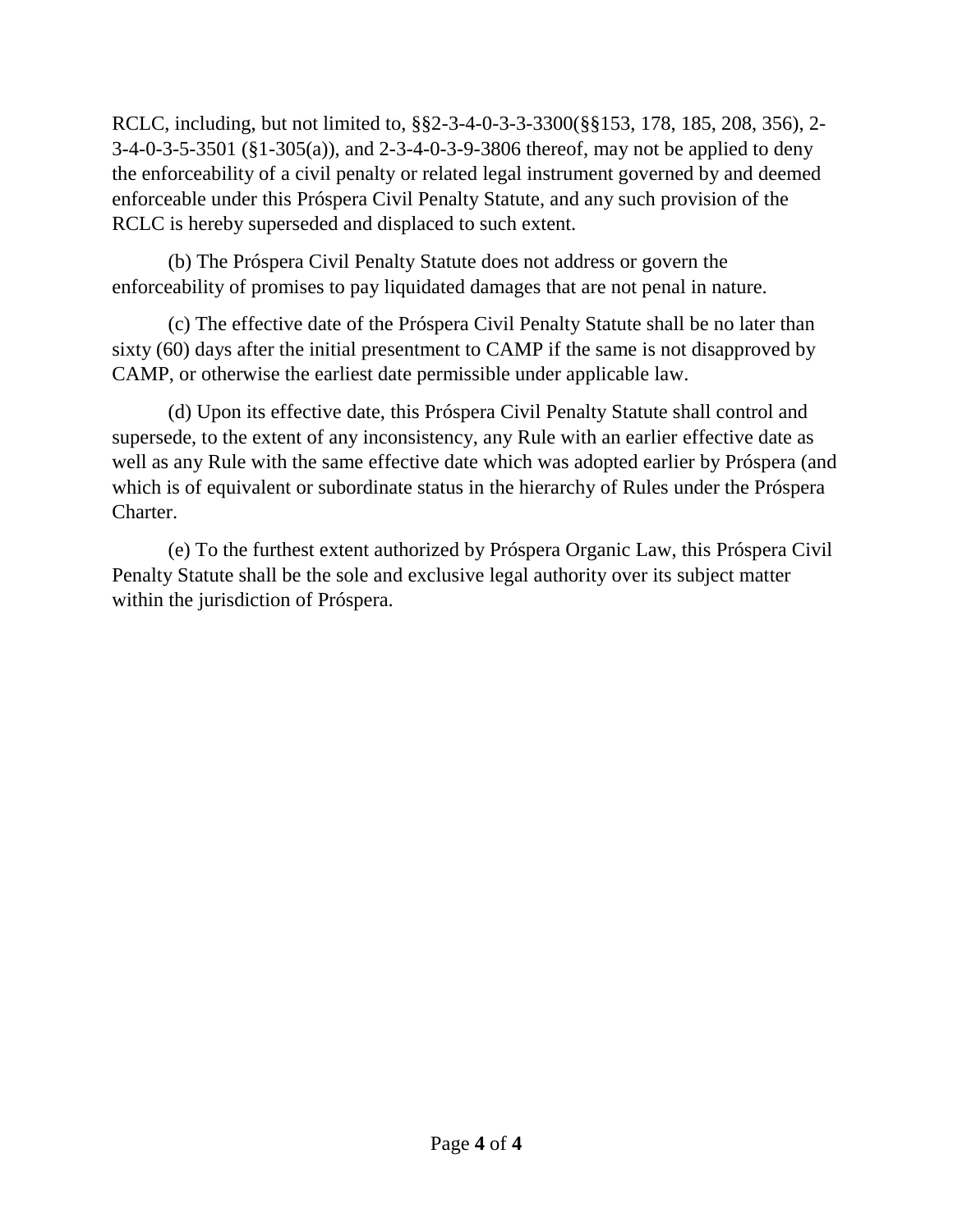## **ESTATUTO DE PENALIDAD CIVIL DE PRÓSPERA**

Sec. 1. TÍTULO: Este estatuto será conocido como el "Estatuto de Penalización Civil Próspera".

Sec. 2. DEFINICIONES. El Estatuto de Penalidades Civiles de Próspera se rige por las siguientes definiciones:

(a) "CAMP" significa Comité para la Adopción de Mejores Prácticas como se menciona en la Ley Orgánica ZEDE.

(b) "e-Residente" significa una persona física o jurídica que está inscrita como residente electrónico de Próspera en el Registro Personal de Próspera o en el Registro de Entidades de Próspera al día en sus obligaciones.

(c) "GSP" significa el Proveedor de Servicios Generales de Próspera seleccionado de conformidad con el Artículo VII de la Carta de Próspera.

(d) "Próspera" significa la zona de régimen especial establecida por y a través de la Carta de Próspera bajo la Ley Orgánica de ZEDE y los Artículos 294, 303 y 329 de la Constitución de la República por CAMP y el Secretario Técnico; y se considerará que incluye referencias anteriores a "ZEDE Village of North Bay", "Village of North Bay", "ZEDE of North Bay" y "ZNB", todas las cuales se considerarán relacionadas con la misma zona de régimen especial gobernada bajo la Carta de Próspera.

(e) "Carta de Próspera" significa la Carta Constitutiva y los Estatutos de Próspera del 23 de agosto de 2018, enmendados y reformulados el 13 de septiembre de 2019, codificados como §§1-1-36-0-0-0-1.01 a 1-12-36-0-0-0-12.03, y enmendados de vez en cuando.

(f) "Registro de Entidades de Próspera" significa el Registro de Entidades establecido de conformidad con el artículo XI de la Carta de Próspera.

(g) "Ley Orgánica de Próspera" significa los artículos 294, 303 y 329 de la Constitución de la República de Honduras y el Decreto 120-2013 del Congreso Nacional de Honduras.

(h) "Registro Personal de Próspera" significa el Registro Personal establecido de conformidad con el artículo XI de la Carta de Próspera.

(j) "Residente" significa una persona física o jurídica que está inscrita como residente físico de Próspera en el Registro Personal de Próspera o en el Registro de Entidades de Próspera al día en sus obligaciones.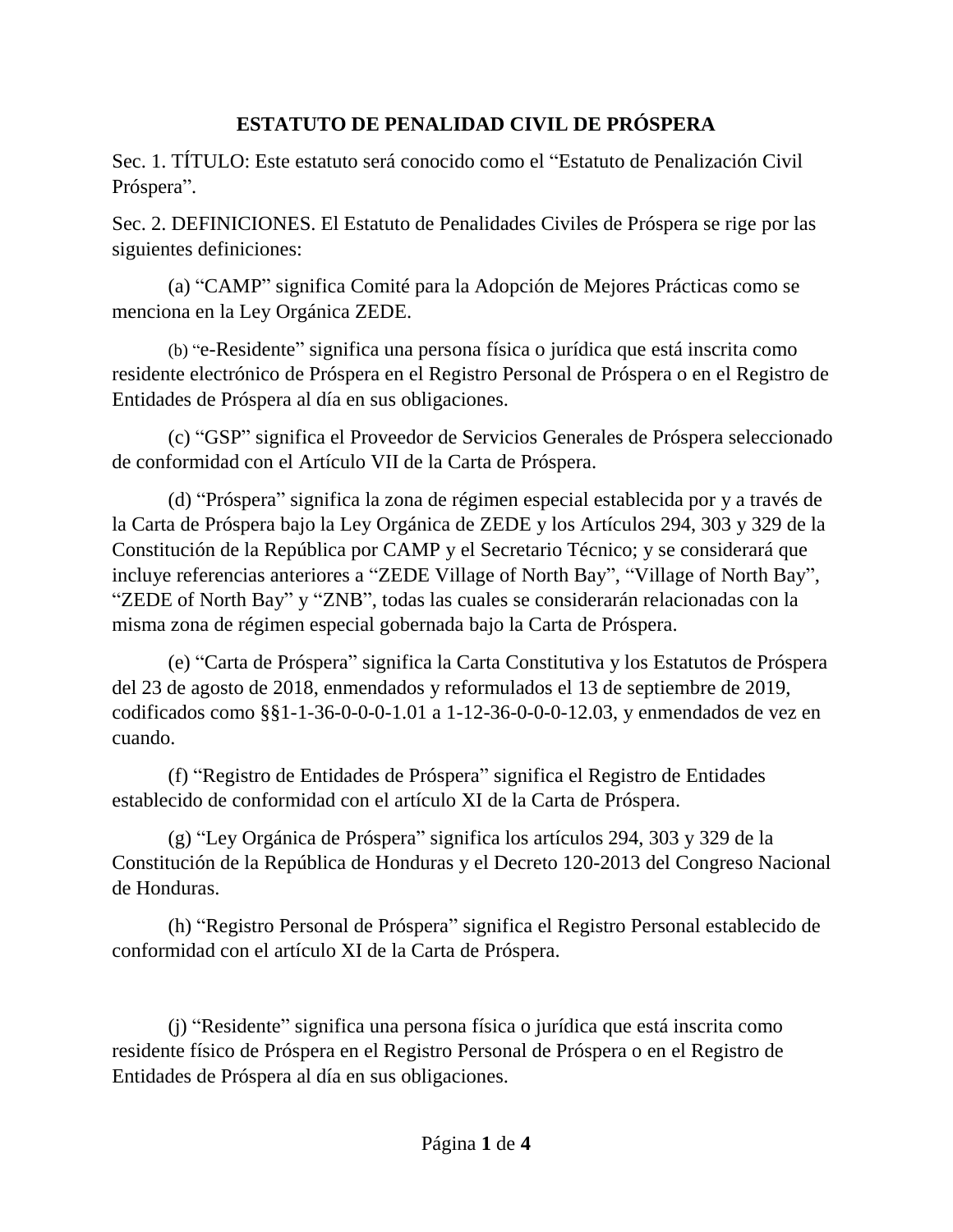(k) "RCLC" significa el Código de Derecho Común de Roatán, §§ 2-3-4-0-1-0- 1001 a 2-3-4-0-5-0-5004, adoptado por Próspera el 14 de diciembre de 2018.

(l) "Regla" o "Reglas" significa todo o parte de los Estatutos, Reglamentos, Ordenanzas o Resoluciones promulgadas de conformidad con la sección 3.09(8) de la Carta de Próspera.

Sec. 3. Las cláusulas de penalización contractual serán ejecutables a menos que sean desproporcionadas.

(a) Una promesa u obligación contractual por escrito de pagar una multa civil en el caso de cualquier acción u omisión especificada en cualquier cantidad liquidada acordada, o de otro modo de acuerdo con cualquier fórmula acordada, que pueda ser reducida a una cantidad liquidada, será plenamente exigible de acuerdo con sus términos, siempre y cuando la multa civil exceda el VEINTE POR CIENTO (20%) de (i) el valor justo de mercado de todos los activos legal o indirectamente propiedad o controlados por el deudor cuando se asumió la obligación de pagar la multa civil ("Valor del activo del deudor") o (ii) el ingreso anual promedio legal o indirectamente recibido o controlado por el deudor en los tres años calendario anteriores a la fecha en que se asumió la obligación de pagar la multa civil ("Ingreso medio del deudor"), entonces (iii) la sanción civil se considerará inconcebible e inejecutable a menos que un tribunal judicial o arbitral de jurisdicción competente lo determine:

> (A) el deudor asumió consciente y voluntariamente el riesgo de la obligación de la pena civil;

> (B) el acto u omisión que dio lugar a la obligación de sanción civil estaba dentro del control razonable del deudor;

(C) no hubo una gran disparidad de poder de negociación que desfavorezca al deudor en la asunción de la obligación de pena civil;

(D) la sanción civil no sería manifiestamente desproporcionada en comparación con el beneficio de la negociación para las partes en el instrumento que da lugar a la sanción civil; y

(E) la pena civil no excede o probablemente no excederá un múltiplo de diez veces el monto de los daños compensatorios y de expectativa efectivamente sufridos por el beneficiario de la obligación como resultado de los actos u omisiones que desencadenan la pena.

(b) La carga de alegar y probar la inconcebibilidad o la inaplicabilidad de una obligación de pena civil bajo la sección 3(a) recae sobre el obligado y puede ser en forma de acción declaratoria o defensa afirmativa.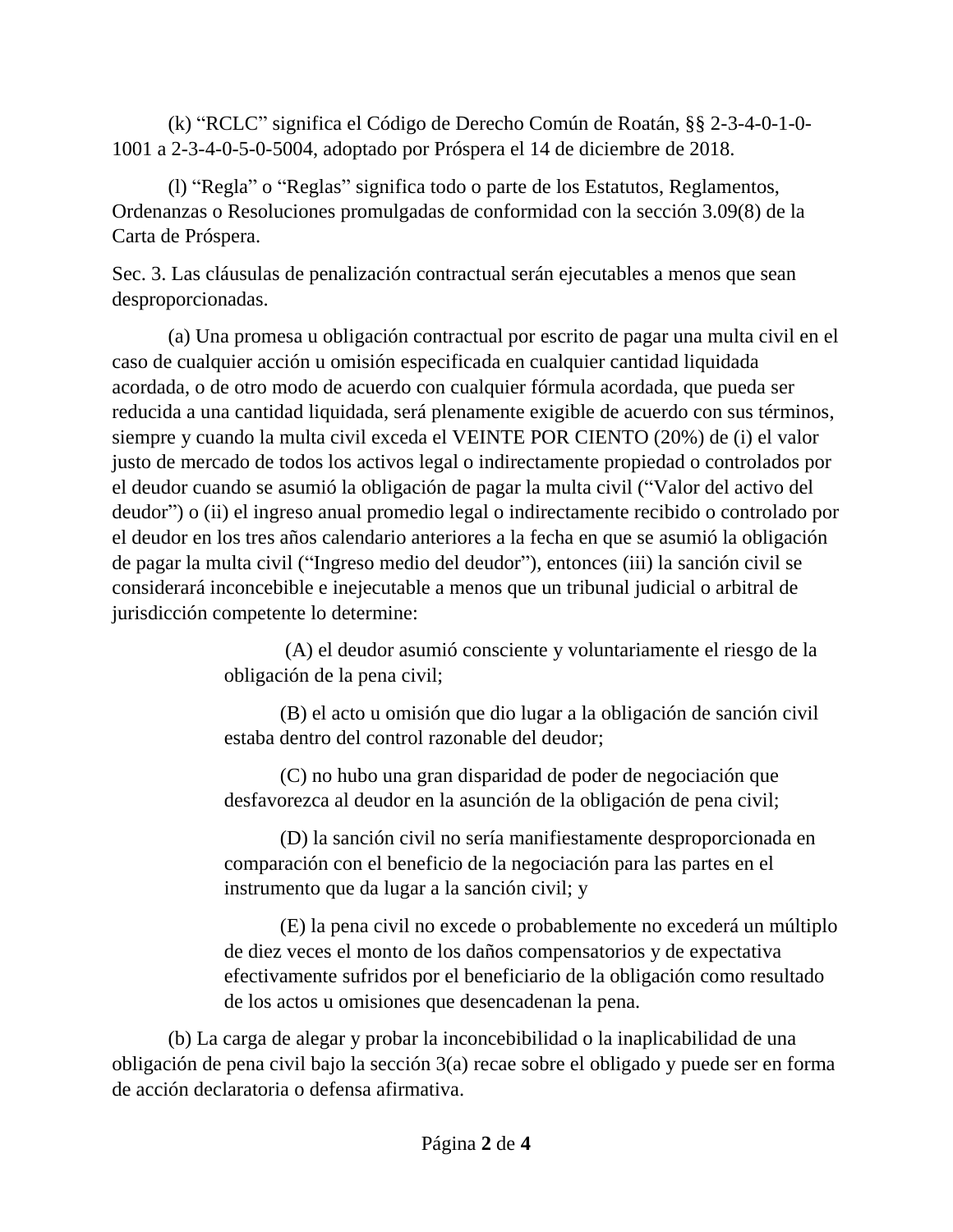(c) En cualquier acción iniciada para ejecutar una sanción civil conforme a este Estatuto ante un tribunal judicial o arbitral, el deudor deberá presentar, dentro de los veintiocho (28) días siguientes a la solicitud o solicitud de descubrimiento, una divulgación por escrito bajo juramento del Valor Liquidativo o del Ingreso Promedio del Obligante. Cualquier causa de acción para remediar o imponer una sanción civil por una revelación falsa o fraudulenta en virtud del presente documento no será inferior a diez (10) años a partir de la fecha de la oferta de la revelación por parte del deudor.

d) Si una sanción civil se considera desmedida e inejecutable en virtud del apartado a) del artículo 3, el tribunal judicial o arbitral competente en la materia podrá reformar el instrumento jurídico correspondiente para imponer una sanción civil razonable, a menos que ese instrumento jurídico deniegue expresamente esa facultad de reforma.

(e) El derecho de hacer cumplir la obligación de pena civil reconocida bajo la sección 3(a) se considerará concedido simultáneamente *parens patriae* al Promotor y Organizador de Próspera a menos que y en la medida en que eso ocurra:

(1) el beneficiario de la obligación de sanción civil niega expresamente por escrito el otorgamiento de tales derechos de ejecución *parens patriae* dentro de los diez (10) días siguientes a la notificación del ejercicio previsto de tales derechos por parte del Promotor y Organizador de Próspera; o

(2) un tribunal judicial o arbitral de jurisdicción competente determina que el Promotor y el Organizador de Próspera tendrían un conflicto material de interés en el ejercicio de tales derechos de ejecución *parens patriae.*

(f) Sujeto a las limitaciones especificadas en la sección 3(e), el Promotor y Organizador de Próspera podrá ceder o delegar libremente sus derechos de ejecución de *parens patriae*, en parte o en su totalidad, exclusiva o no exclusivamente, a Próspera, el GSP, o a cualquier Residente o e-Residente.

(g) Sujeto a los derechos de ejecución *parens patriae* de la sección 3(d) y (e), que, en la medida en que se ejerzan, serán exclusivos de todos los derechos de ejecución concurrentes o delegados, el derecho a ejecutar una obligación de sanción civil reconocida bajo la sección 3(a) puede ser libremente asignada o delegada en parte o en su totalidad, exclusiva o no exclusivamente, a cualquier Residente o e-Residente.

h) La obligación de pagar una sanción civil puede garantizarse y garantizarse libremente mediante la concesión de una garantía real sobre cualquier bien de cualquier deudor.

Sec. 4. CONSTRUCCIÓN DE LA LEY, RELACIÓN CON OTRAS LEYES, FECHA DE ENTRADA EN VIGOR.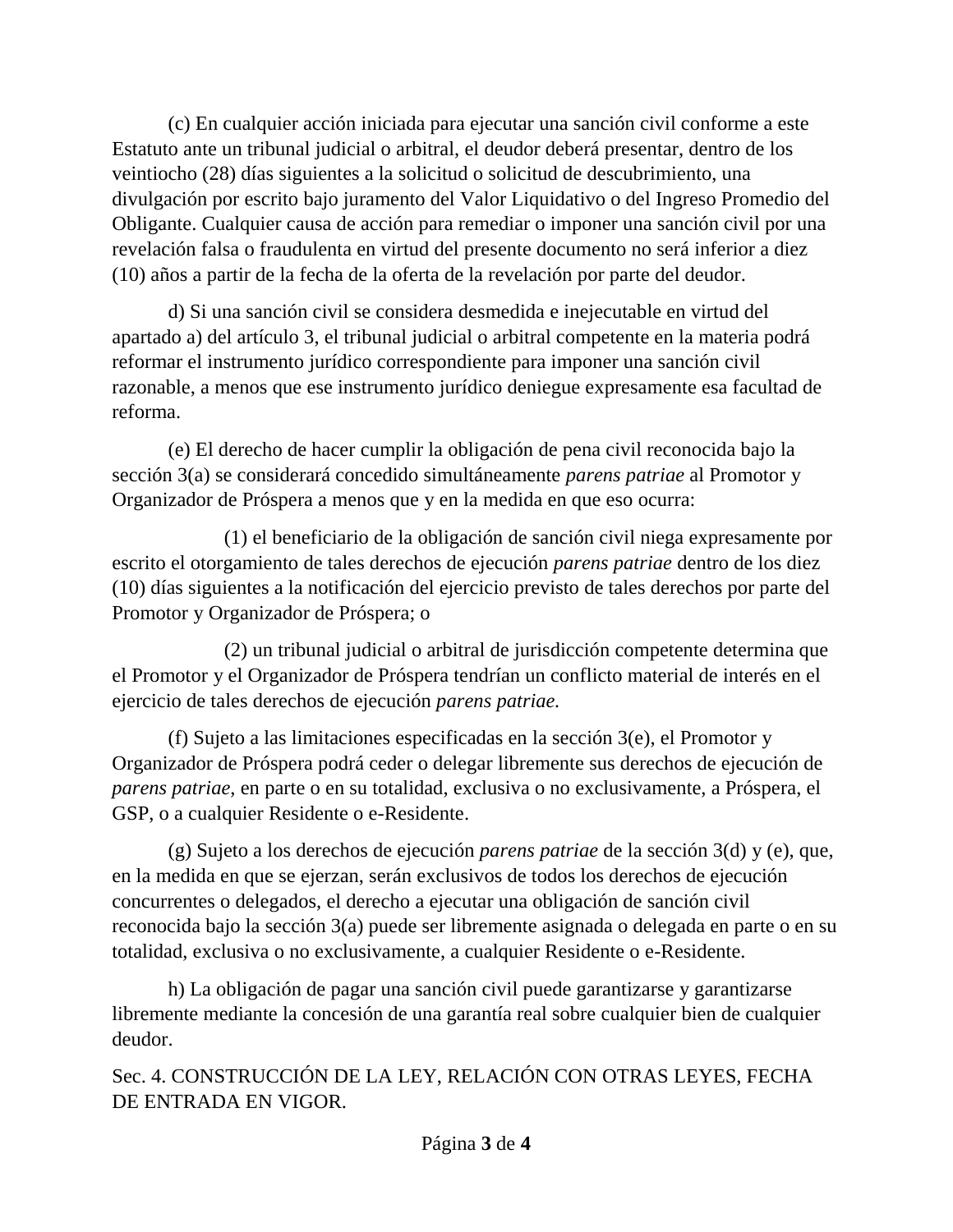(a) El Estatuto Penal Civil de Próspera es acumulativo de cualquier otro recurso que pueda estar disponible bajo el RCLC o la Regla para reparar el mismo acto u omisión. Sin embargo, el RCLC, incluyendo, pero no limitado a, §§2-3-4-0-3-3- 3300(§§153, 178, 185, 208, 356), 2-3-4-0-3-5-3501 (§1-305(a)), y 2-3-4-0-3-9-3806 del mismo, no puede ser aplicado para negar la aplicabilidad de una pena civil o instrumento legal relacionado gobernado por y considerado ejecutable bajo este Estatuto de Penas Civiles de Próspera, y cualquier disposición de este tipo del RCLC es por la presente reemplazada y desplazada a tal grado.

(b) El Estatuto de Sanciones Civiles de Próspera no aborda ni regula la exigibilidad de las promesas de pago de daños y perjuicios no penales.

(c) La fecha de entrada en vigor del Estatuto de Sanción Civil de Próspera será no más tarde de sesenta (60) días después de la presentación inicial a CAMP si el mismo no es desaprobado por CAMP, o de otra manera la fecha más temprana permitida bajo la ley aplicable.

(d) A partir de su fecha de entrada en vigor, este Estatuto Penal Civil de Próspera controlará y reemplazará, en la medida de cualquier inconsistencia, cualquier Regla con una fecha de entrada en vigor anterior, así como cualquier Regla con la misma fecha de entrada en vigor que haya sido adoptada con anterioridad por Próspera (y que tenga un estatus equivalente o subordinado en la jerarquía de Reglas bajo la Carta de Próspera).

(e) En la medida en que lo autorice la Ley Orgánica de Próspera, este Estatuto Penal Civil de Próspera será la única y exclusiva autoridad legal sobre su materia dentro de la jurisdicción de Próspera.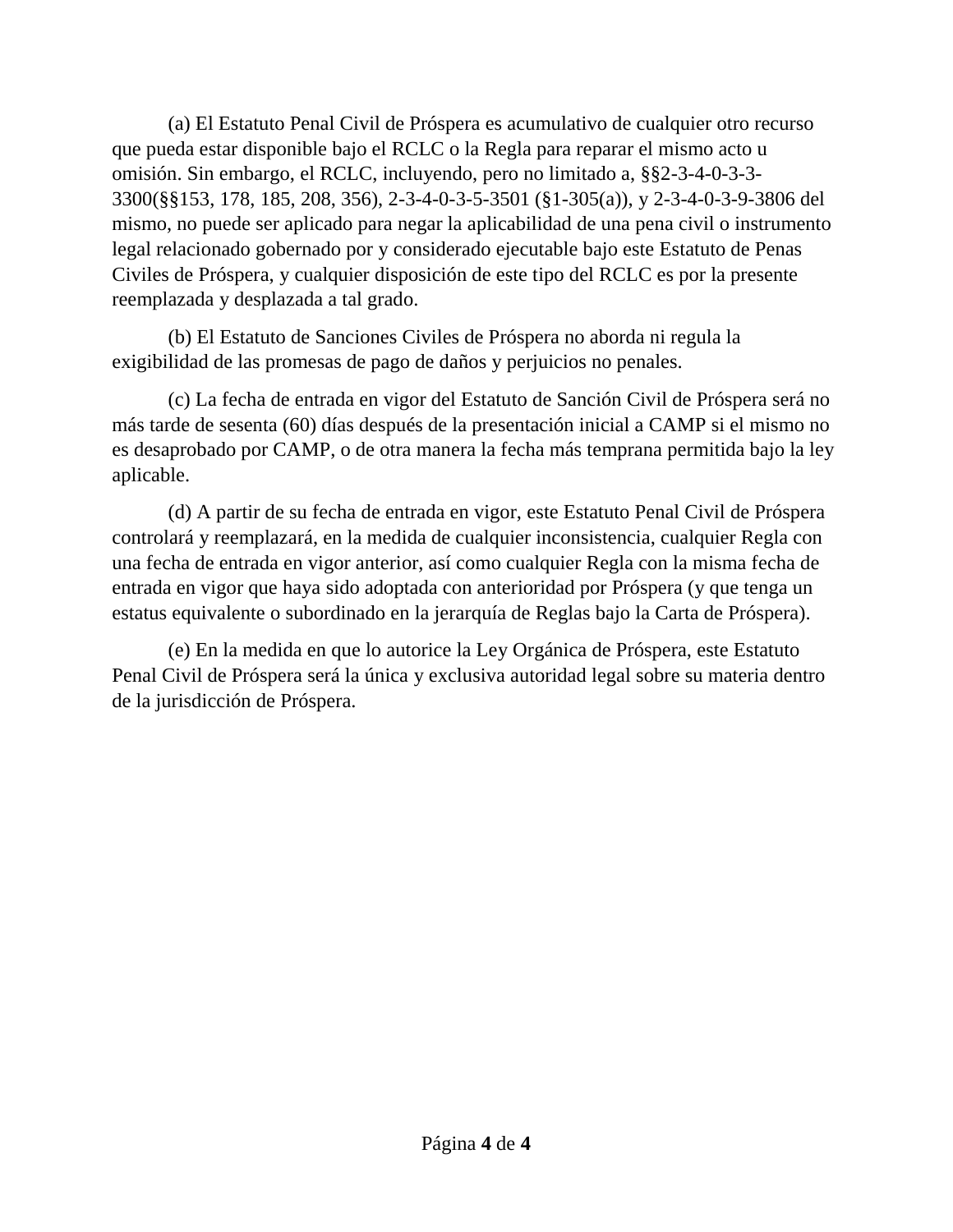## 2-3-62-0-0-0-1 Prospera Civil Penalty Statute

Final Audit Report 2019-10-22

| Created:        | 2019-10-15                                   |
|-----------------|----------------------------------------------|
| By:             | Nicholas Dranias (ndranias@ndlawpolicy.com)  |
| Status:         | Signed                                       |
| Transaction ID: | CBJCHBCAABAAhC6Q7K9pQkkWgLFYITKiOI7-GhNK6ofs |

## "2-3-62-0-0-0-1 Prospera Civil Penalty Statute" History

- **D** Document created by Nicholas Dranias (ndranias@ndlawpolicy.com) 2019-10-15 - 5:20:08 PM GMT- IP address: 68.225.205.138
- Document emailed to Tristan Monterroso (tristan@zedenorthbay.org) for signature 2019-10-15 - 5:24:33 PM GMT
- Document emailed to Erick A. Brimen (ebrimen@newaycapital.com) for signature 2019-10-15 - 5:24:34 PM GMT
- Document emailed to Gabriel Delgado Ayau (gdelgado@newaycapital.com) for signature 2019-10-15 - 5:24:34 PM GMT
- **E**. Document emailed to Oliver Porter (oporter@newaycapital.com) for signature 2019-10-15 - 5:24:34 PM GMT
- **E**. Document emailed to Jeanette Doran (jdoran@ndlawpolicy.com) for signature 2019-10-15 - 5:24:34 PM GMT
- Document emailed to Rodrigo Quercia (rquercia@newaycapital.com) for signature 2019-10-15 - 5:24:34 PM GMT
- **Email viewed by Jeanette Doran (jdoran@ndlawpolicy.com)** 2019-10-15 - 7:21:16 PM GMT- IP address: 107.77.232.110
- $\mathscr{O}_0$  Document e-signed by Jeanette Doran (jdoran@ndlawpolicy.com) Signature Date: 2019-10-15 - 7:21:34 PM GMT - Time Source: server- IP address: 107.77.232.110
- **Email viewed by Tristan Monterroso (tristan@zedenorthbay.org)** 2019-10-15 - 7:41:39 PM GMT- IP address: 66.102.8.11
- $\mathcal{O}_0$  Document e-signed by Tristan Monterroso (tristan@zedenorthbay.org) Signature Date: 2019-10-15 - 7:42:39 PM GMT - Time Source: server- IP address: 186.2.144.248